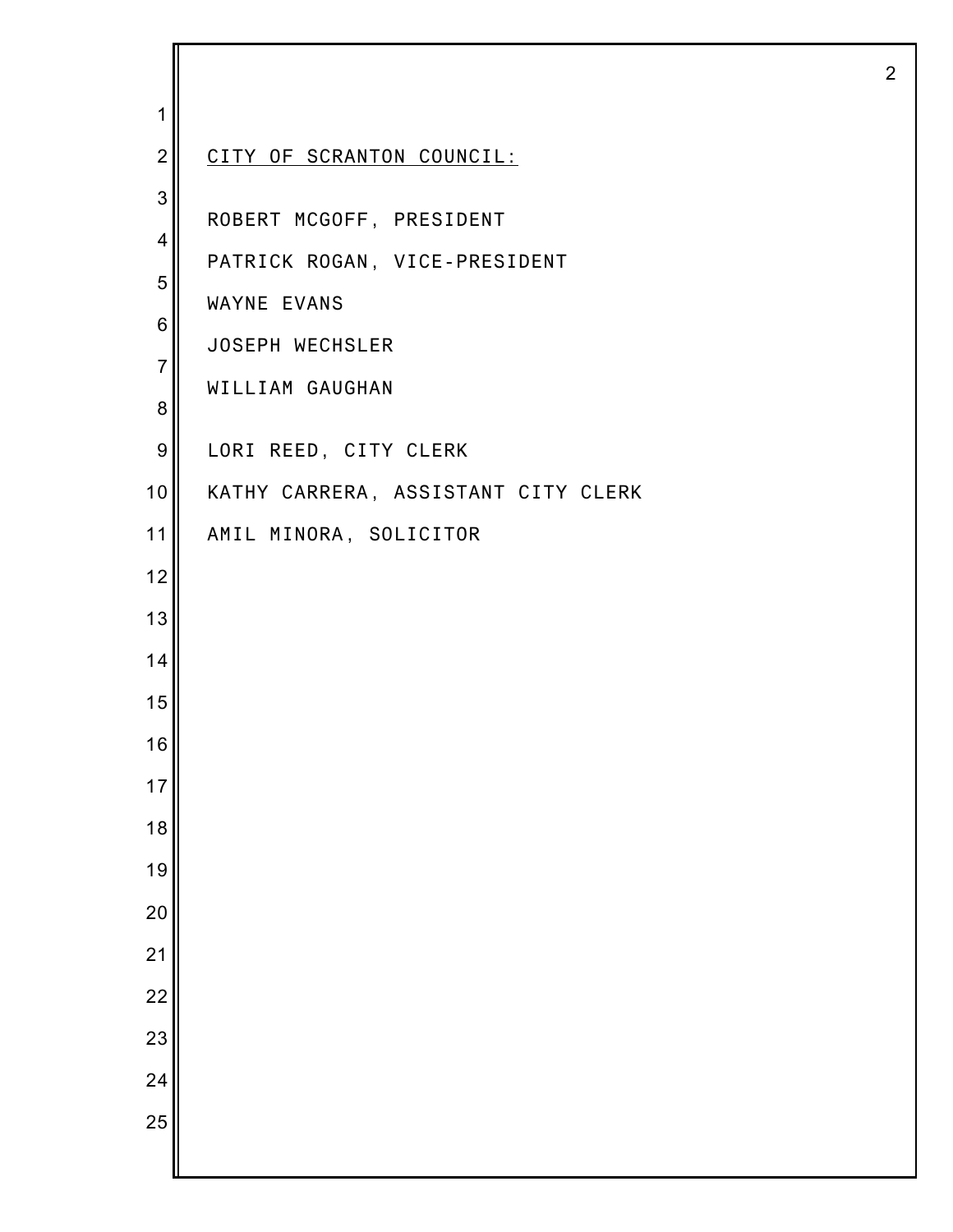|                | 3                                            |
|----------------|----------------------------------------------|
| 1              | MR. MCGOFF: I'd like to call this            |
| $\overline{2}$ | public hearing to order. Roll call, please.  |
| 3              | MS. CARRERA: Mr. Wechsler.                   |
| 4              | MR. WECHSLER: Here.                          |
| 5              | MS. CARRERA: Mr. Rogan.                      |
| 6              | MR. ROGAN: Here.                             |
| $\overline{7}$ | MS. CARRERA: Mr. Evans.                      |
| 8              | MR. EVANS: Here.                             |
| 9              | MS. CARRERA: Mr. Gaughan.                    |
| 10             | MR. GAUGHAN: Here.                           |
| 11             | MS. CARRERA: Mr. McGoff.                     |
| 12             | MR. MCGOFF: Here. The purpose of             |
| 13             | the said public hearing is to hear testimony |
| 14             | and discuss the following: FILE OF THE       |
| 15             | COUNCIL NO. 97, 2015 - AN ORDINANCE -        |
| 16             | AMENDING FILE OF THE COUNCIL NO. 47, 2013,   |
| 17             | ENTITLED, "AN ORDINANCE AUTHORIZING THE      |
| 18             | MAYOR AND OTHER APPROPRIATE OFFICIALS OF THE |
| 19             | CITY OF SCRANTON TO TAKE ALL NECESSARY       |
| 20             | ACTIONS TO IMPLEMENT THE CONSOLIDATED        |
| 21             | SUBMISSION FOR COMMUNITY PLANNING AND        |
| 22             | DEVELOPMENT PROGRAMS TO BE FUNDED UNDER THE  |
| 23             | COMMUNITY DEVELOPMENT BLOCK GRANT (CDBG)     |
| 24             | PROGRAM, HOME INVESTMENT PARTNERSHIP (HOME)  |
| 25             | PROGRAM AND EMERGENCY SOLUTIONS GRANT (ESG)  |
|                |                                              |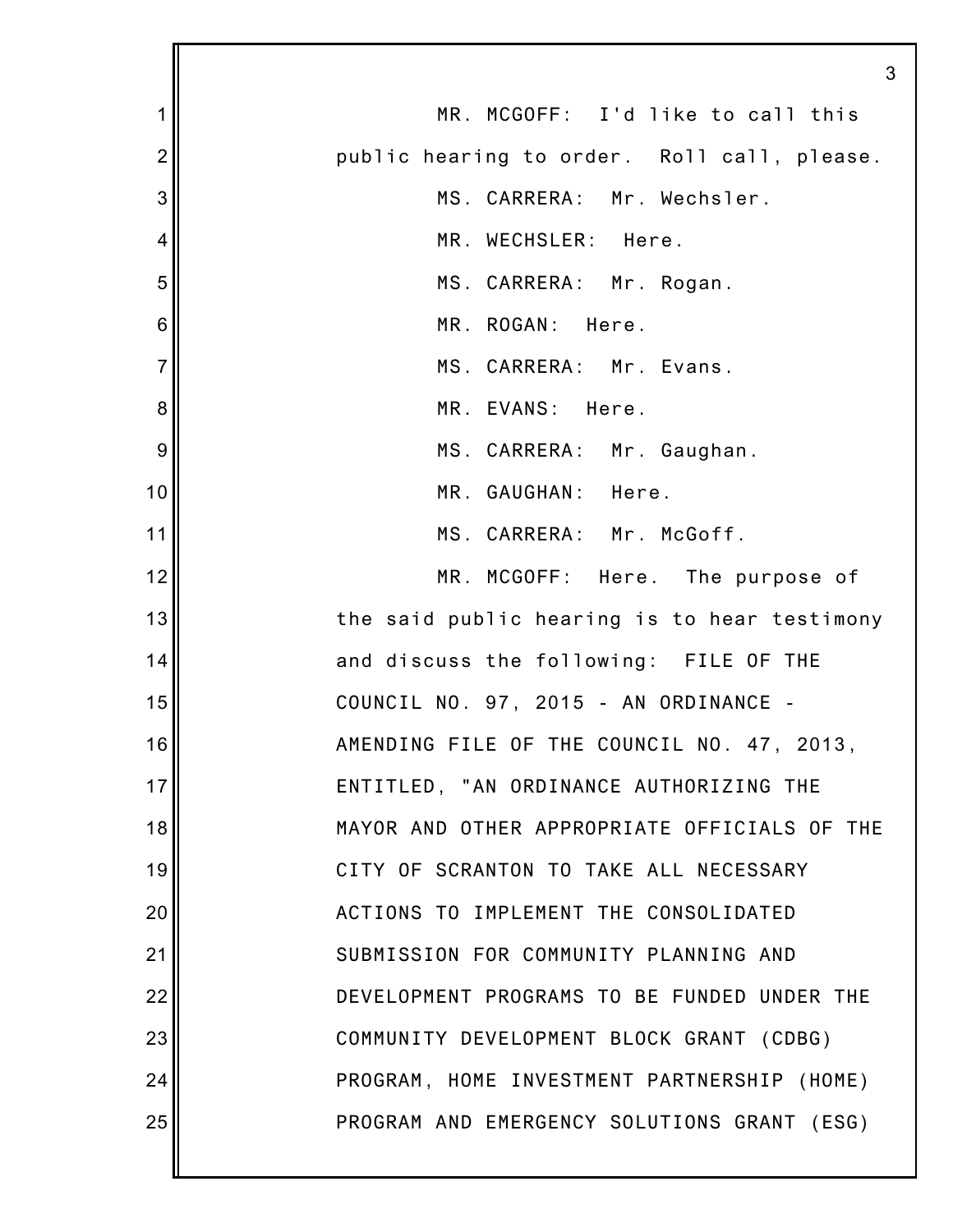1 2 3 4 5 6 7 8 9 10 11 12 13 14 15 16 17 18 19 20 21 22 23 24 25 4 PROGRAM", BY ACCEPTING AND DISBURSING A PERSONAL CONTRIBUTION FROM BOSCOV'S DEPARTMENT STORE TO PAY AN OVERDUE SECTION 108 LOAN OWED BY STEAMTOWN MALL PARTNERS IN THE AMOUNT OF \$715,173.00 AND TRANSFERRING THESE FUNDS TO PROJECT 14-04 RE-CONSTRUCTION OF CITY STREETS TO INCLUDE HANDICAPPED CURB CUTS. Our first speaker is OECD executive director, Linda Aebli. MS. AEBLI: Thank you, city council. Linda Aebli, executive director of Scranton's Office of Economic and Community Development. As city council will recall, in August 2013 Steamtown Mall Partners did not pay their scheduled HUD Section 108 payment in the amount of \$613,842.94 to the City of Scranton. As a result of this, HUD reduced Scranton's community development block grant funding in our line of credit by that amount. At same time, OECD was trying to determine several deficiencies we found in our line of credit that were outstanding for several years that totaled an additional \$1,048,210. In total, HUD, unfortunately,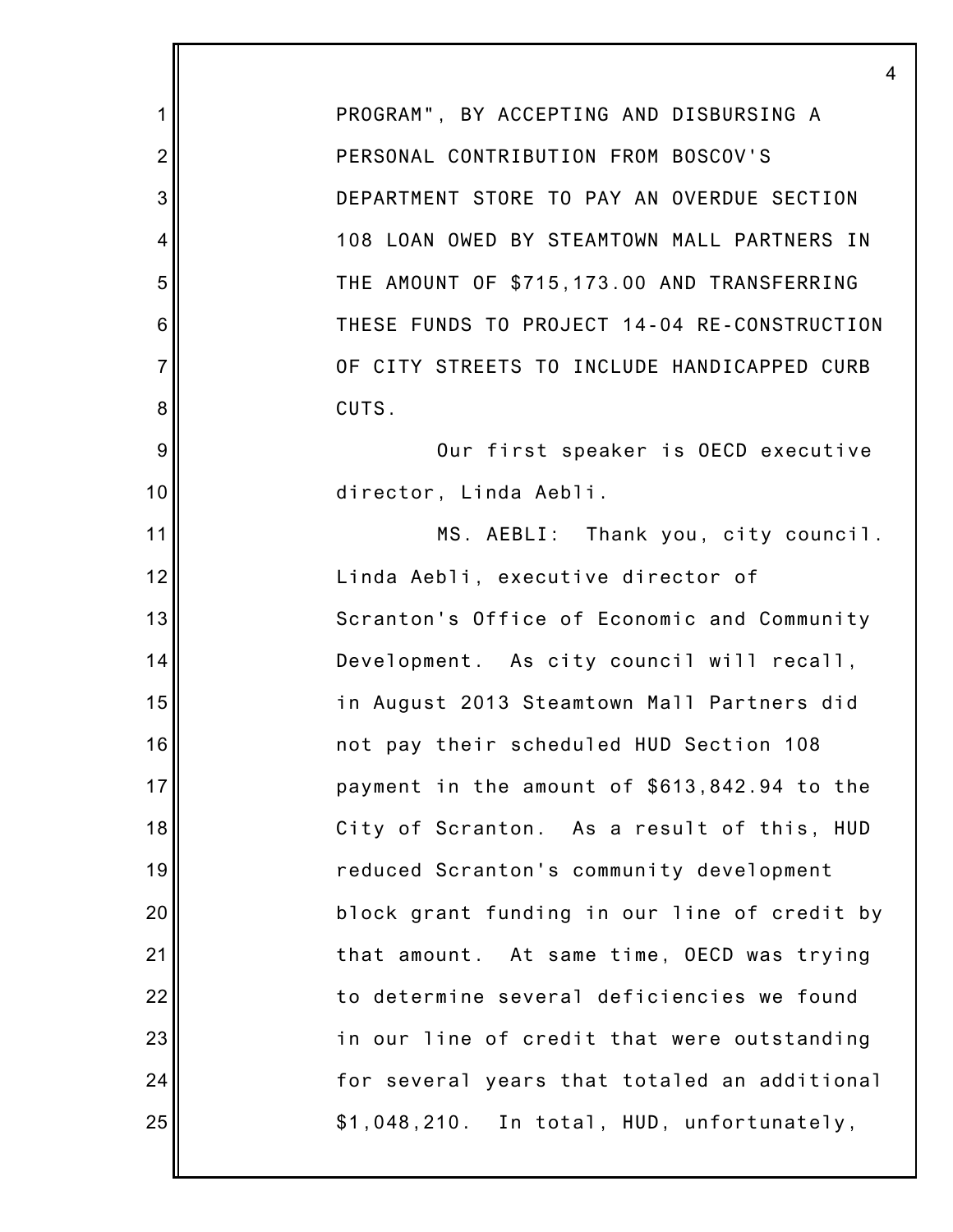reduced Scranton's line of credit in the amount of \$1,662,043.98. In order to rectify in situation back in May of 2014, OECD had to do a substantial amendment to our 2013 action plan to makeup the 1.6 million. Many activities that were recommended by both the administration and they were approved by city council to be eliminated.

1

2

3

4

5

6

7

8

9

10

11

12

13

14

15

16

17

18

19

20

21

22

23

24

25

On December 4, 2014, Boscov Department made a personal contribution in the amount of \$715,173 to the City of Scranton to pay the overdue Section 108 loan payment due from Steamtown Mall Partners. This reflects a \$613,842.94 principal payment and with that came \$102,693 in interest. The City of Scranton accepted the payment and OECD placed the funds back in their line of credit.

Both the administration and OECD staff looked at where these funds would make the most impact on all the citizens of Scranton. The administration is requesting the city council to approve the legislation that is before you to use these funds for

5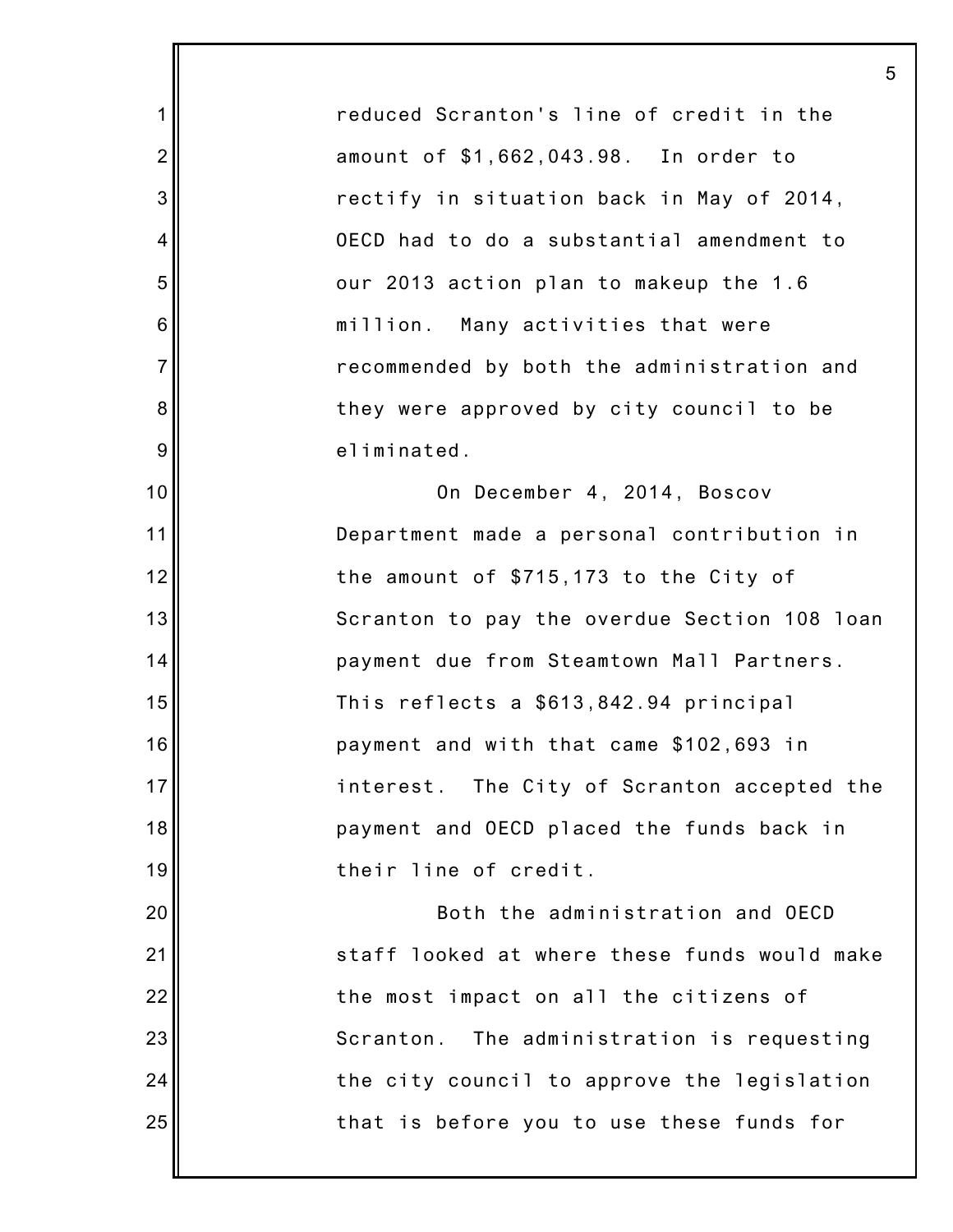1 2 3 4 5 6 7 8 9 10 11 12 13 14 15 16 17 18 19 20 21 22 23 24 25 6 the Scranton OECD spring paving program, and I'd like to add that, also, when we receive our 2015 funding for our fall paving program in the amount of \$630,500. That will probably come in August and we will put that towards our fall paving program. Thank you. Any questions? MR. MCGOFF: Is there anyone else who would like to address council on this matter? MS. SCHUMACHER: Oh, sure, why not. Good evening, Council. Marie Schumacher. I have no objection to what's being done because what is being paid or repaid is economic development and I think nothing would help our economic development better more so than having some decently paved streets, so I don't have a problem with that. What I do have a question on is when those cuts made in the programs last year it was said those programs would be made whole and so I'm questioning how they are going to still be made whole, okay? Thank you. MR. MCGOFF: Thank you, Ms.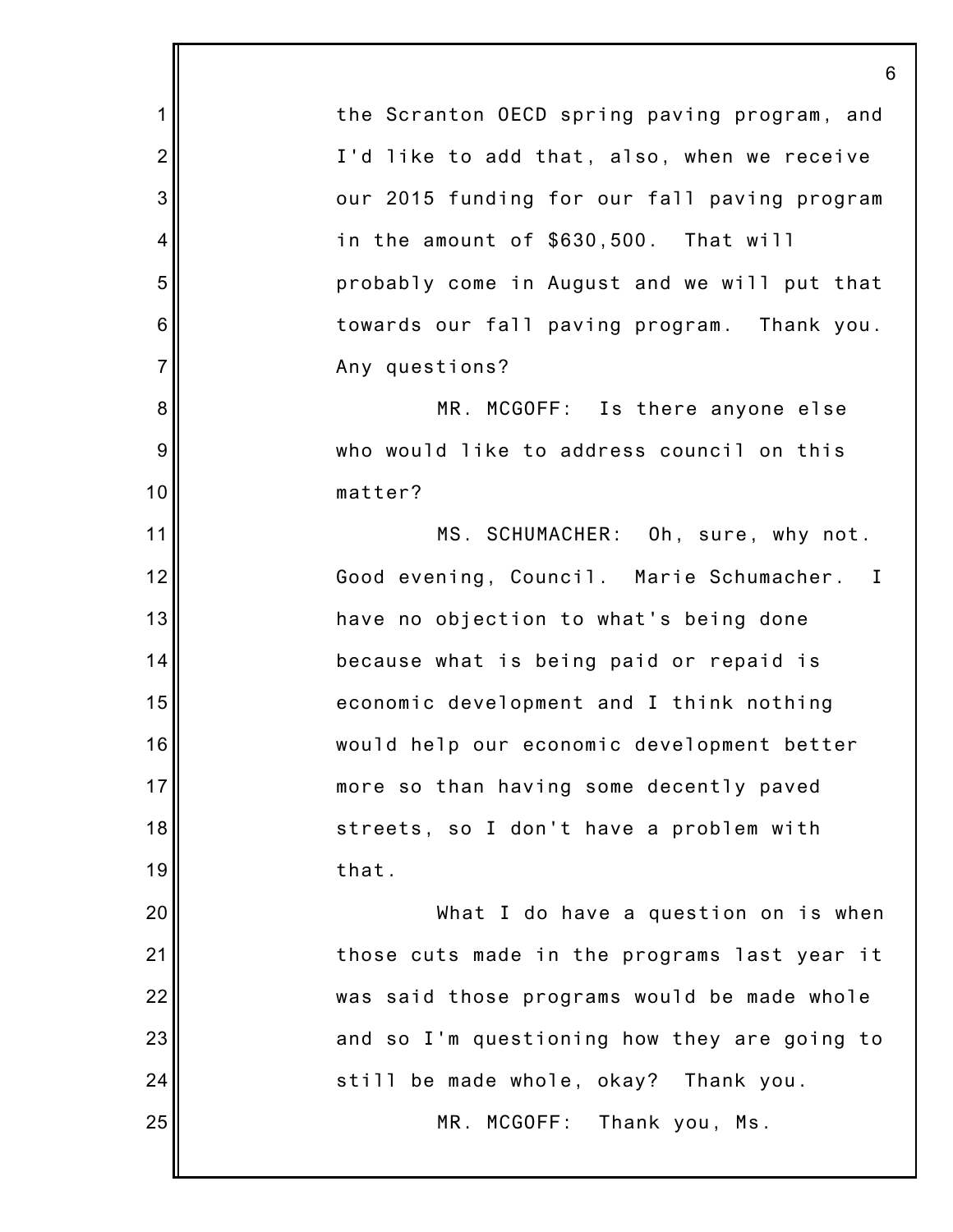|                | 7                                              |
|----------------|------------------------------------------------|
| 1              | Schumacher. Anyone else who wishes to          |
| $\overline{2}$ | address council on this matter?                |
| 3              | Any questions from members of                  |
| 4              | council?                                       |
| 5              | MR. GAUGHAN: I have one, I guess we            |
| 6              | might as well as address Mrs. Schumacher's     |
| $\overline{7}$ | question, Ms. Aebli, could you just address    |
| 8              | Mrs. Schumacher's question of how the          |
| 9              | programs will be made whole that we cut last   |
| 10             | year?                                          |
| 11             | MS. AEBLI: Yes. You have to                    |
| 12             | remember back when HUD took our line of        |
| 13             | credit they took \$1.6 million. We only        |
| 14             | replaced the 600 that was for the Section      |
| 15             | 108, so we really didn't make it whole, and    |
| 16             | when you look over if you go back in           |
| 17             | legislation in 2014 when we did the            |
| 18             | substantial amendment, there was two pieces    |
| 19             | of the legislation and there are items in --   |
| 20             | it lists all of the activities that were not   |
| 21             | How do we determine what activities<br>funded. |
| 22             | would we pick to fund. You know, you have      |
| 23             | to be fair to everyone. You know, there is     |
| 24             | a lot of public services that are in there     |
| 25             | but we cannot fund everyone. If you fund       |
|                |                                                |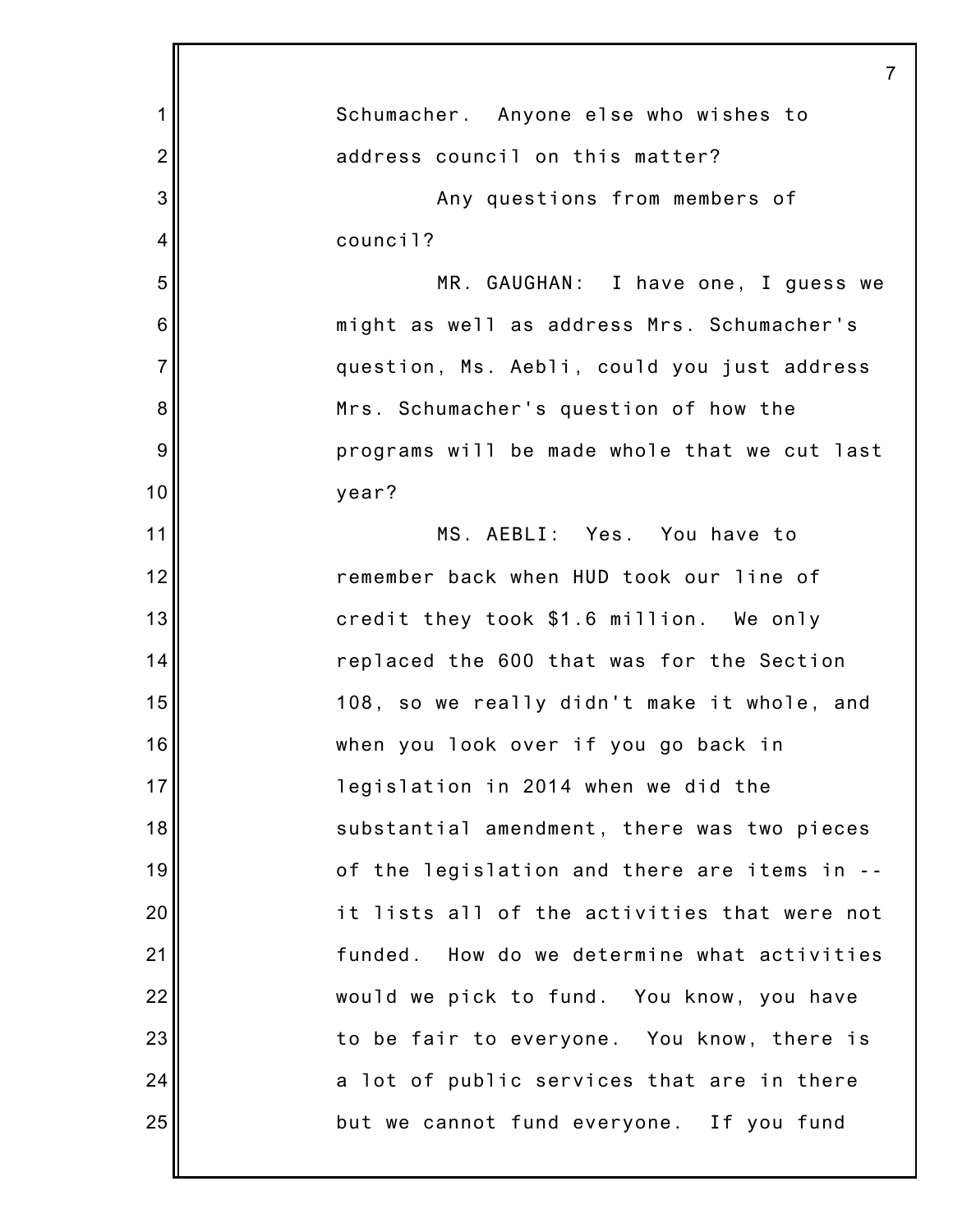|                 | 8                                            |
|-----------------|----------------------------------------------|
| 1               | one, you have to fund everyone. So we        |
| $\overline{2}$  | thought it was more fair to put it towards   |
| 3               | paving and it would benefit most of the      |
| 4               | citizens in Scranton.                        |
| 5               | MR. MCGOFF: While you are at the             |
| $6\phantom{1}6$ | podium, one maybe final question, was there  |
| $\overline{7}$  | any caveat as per Mr. Boscov or Boscov's     |
| 8               | Department to the disbursement of the funds  |
| 9               | once they were given to OECD.                |
| 10              | MS. AEBLI: No.                               |
| 11              | MR. GAUGHAN: I have one, the                 |
| 12              | activities that were -- the funding that was |
| 13              | eliminated will they get special preference  |
| 14              | moving forward?                              |
| 15              | MS. AEBLI: Well, it's a good                 |
| 16              | thing -- let's go back to the first question |
| 17              | you asked. If we took that \$715,000 that we |
| 18              | received from Boscov Department Store and we |
| 19              | funded the public services, we would be over |
| 20              | our public service cap, so we would not be   |
| 21              | able to do that. So we have to -- you are    |
| 22              | only allowed 15 percent of our total yearly  |
| 23              | allocation to do public services so that is  |
| 24              | in the back of our mind, but we also have to |
| 25              | look at our public service cap.              |
|                 |                                              |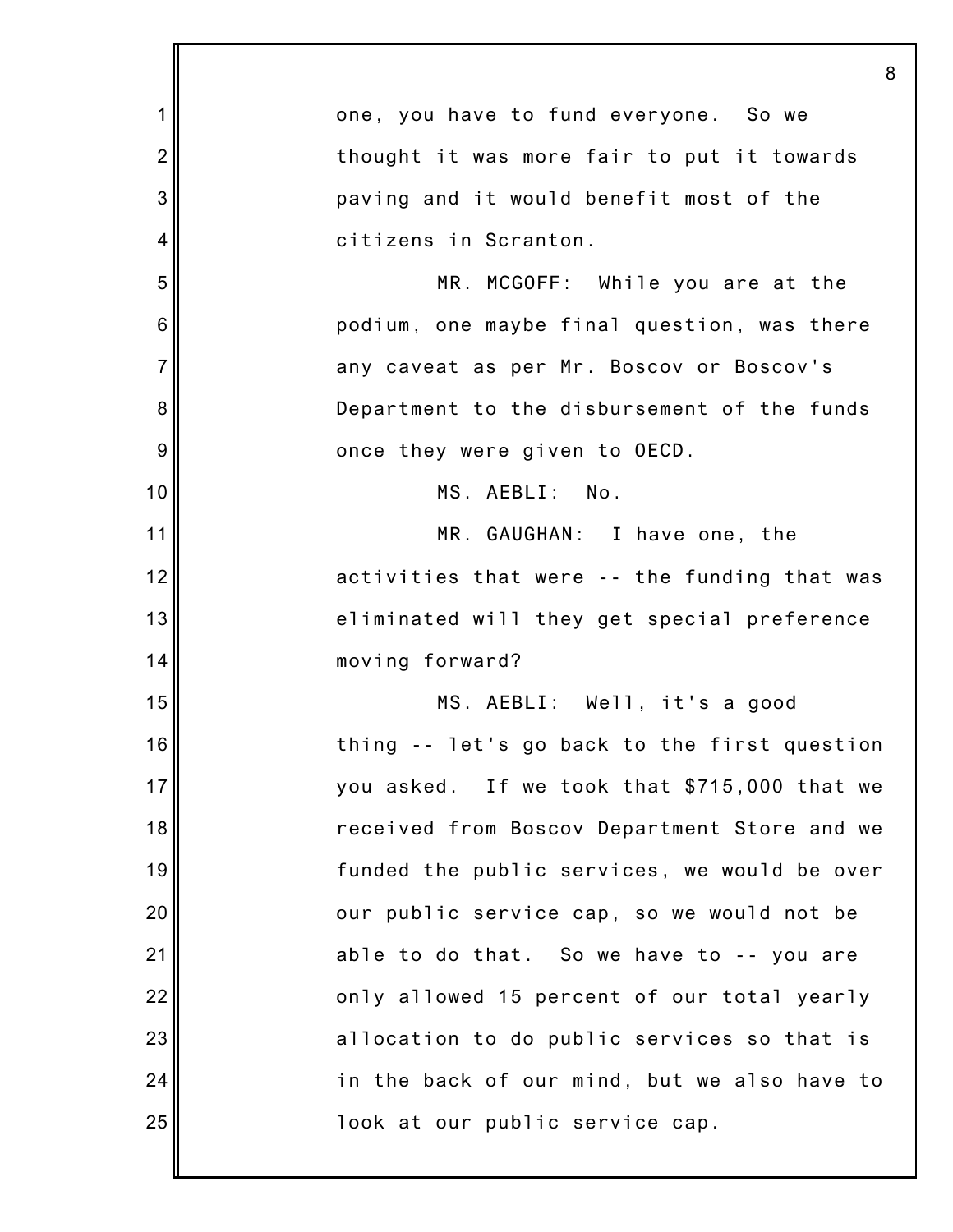|                 | 9                                            |
|-----------------|----------------------------------------------|
| 1               | MR. GAUGHAN: Thank you.                      |
| $\overline{2}$  | MS. AEBLI: If that answers your              |
| 3               | question.                                    |
| 4               | MR. GAUGHAN: It does. Thank you              |
| 5               | very much.                                   |
| $6\phantom{1}6$ | MR. ROGAN: Just for background, if           |
| $\overline{7}$  | I recall some of the items that were reduced |
| 8               | weren't eligible --                          |
| 9               | MS. AEBLI: Correct -                         |
| 10              | MR. ROGAN: -- for the programs --            |
| 11              | MS. AEBLI: Correct.                          |
| 12              | MR. ROGAN: -- anyways.                       |
| 13              | MS. AEBLI: Right.                            |
| 14              | MR. GAUGHAN: Thank you.                      |
| 15              | MR. MCGOFF: Anything else? This              |
| 16              | public hearing is adjourned and thank you,   |
| 17              | Ms. Aebli, for your attendance and answering |
| 18              | the questions.                               |
| 19              | MS. AEBLI:<br>You're welcome.                |
| 20              |                                              |
| 21              |                                              |
| 22              |                                              |
| 23              |                                              |
| 24              |                                              |
| 25              |                                              |
|                 |                                              |